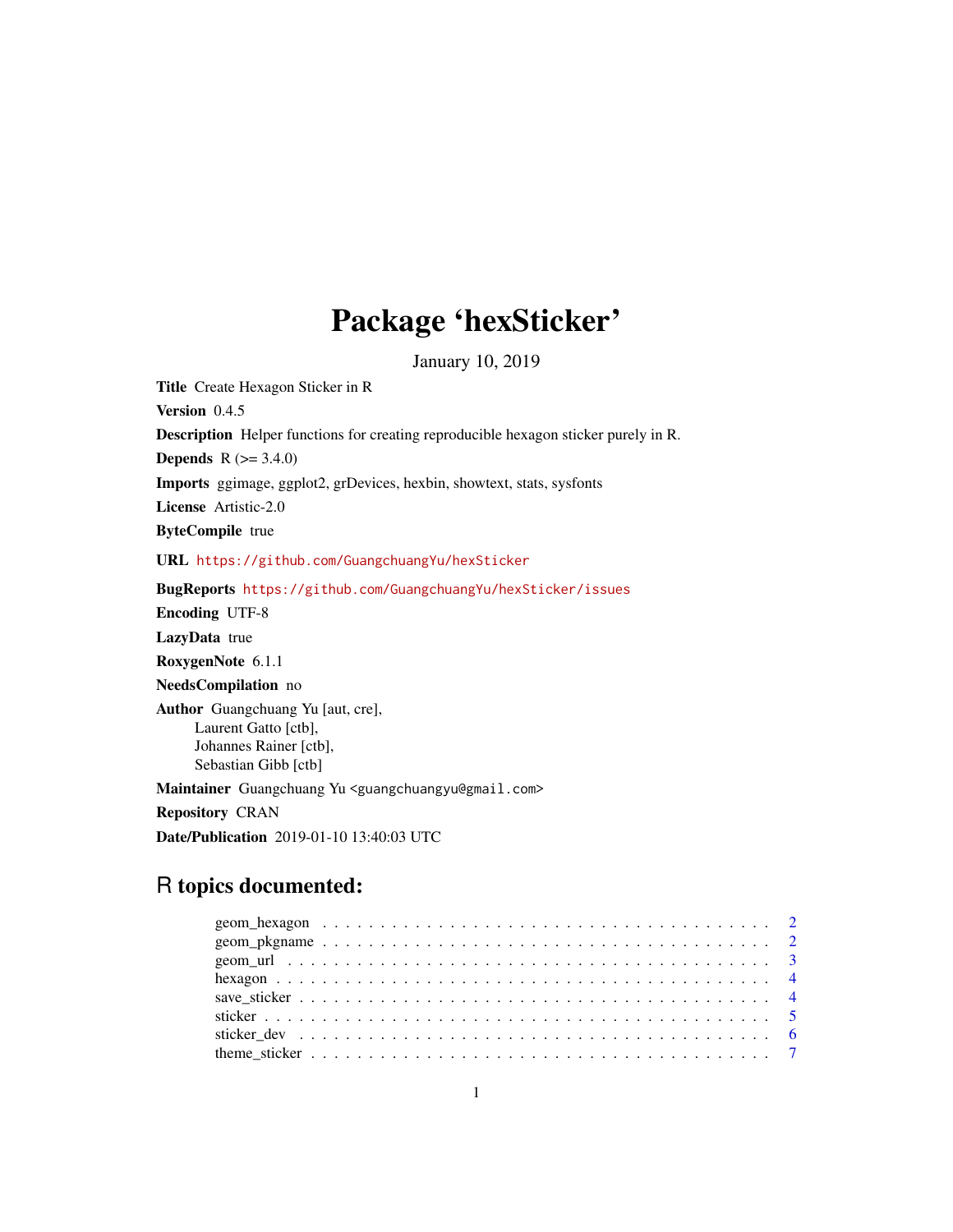#### <span id="page-1-0"></span>**Index** [8](#page-7-0) **8**

```
geom_hexagon geom_hexagon
```
# Description

geom layer of hexagon

# Usage

```
geom_hexagon(size = 1.2, fill = "#1881C2", color = "#87B13F")
```
# Arguments

| size  | size of border   |
|-------|------------------|
| fill  | color of hexagon |
| color | color of border  |

#### Value

hexagon layer

# Author(s)

guangchuang yu

geom\_pkgname *geom\_pkgname*

# Description

add package name to sticker

# Usage

```
geom_pkgname(package, x = 1, y = 1.4, color = "#FFFFFF",
 family = "Aller_Rg", size = 8, ...)
```
# Arguments

| package  | package name                              |
|----------|-------------------------------------------|
| $\times$ | x position                                |
| v        | y position                                |
| color    | color                                     |
| family   | font family                               |
| size     | font size                                 |
|          | addition parameters passed to geom_text() |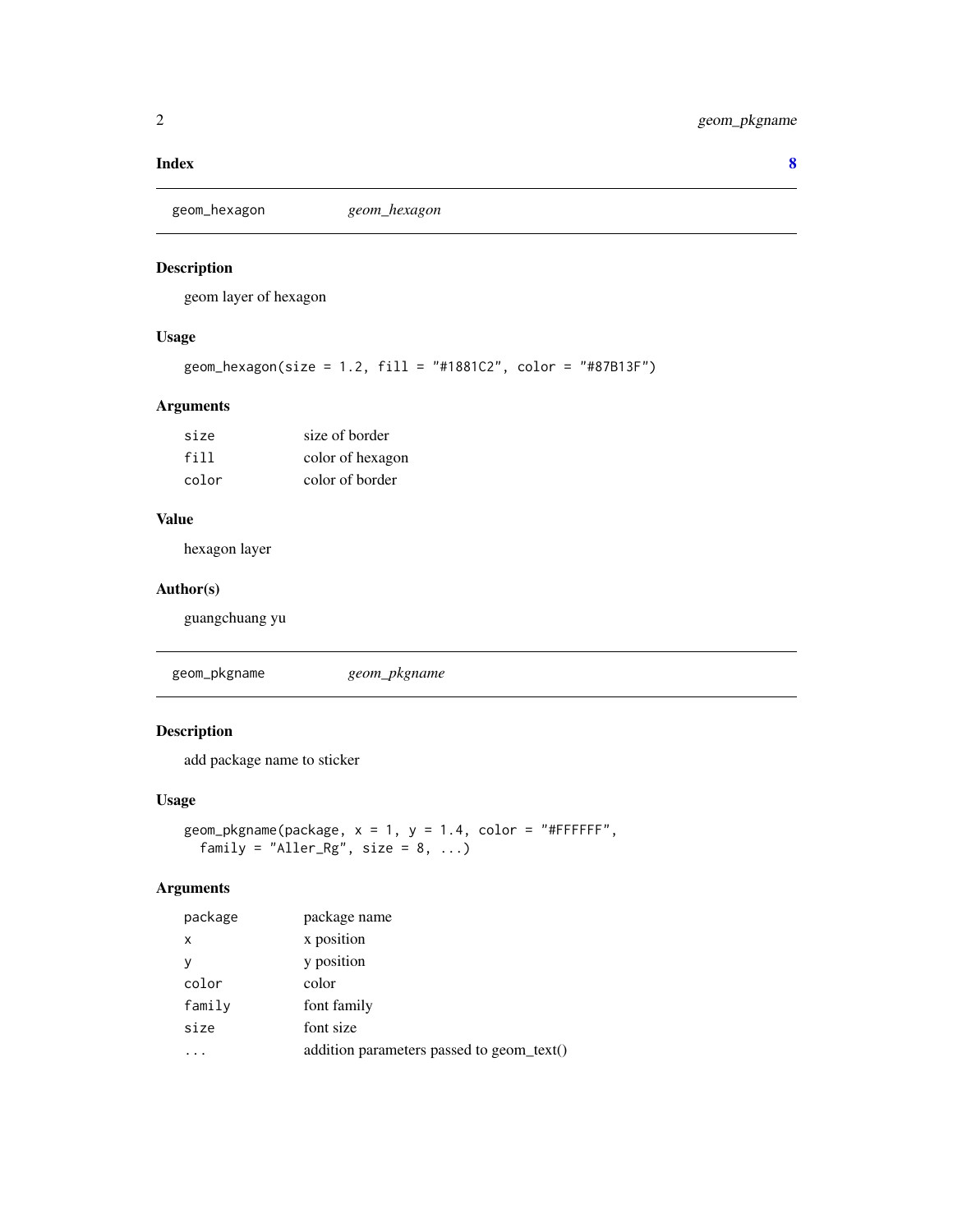#### <span id="page-2-0"></span>geom\_url 3

# Value

package name layer

# Author(s)

guangchuang yu

geom\_url *geom\_url*

# Description

add url at the lower border of the sticker

# Usage

```
geom\_url(url = "www.bioconductor.org", x = 1, y = 0.08,family = "Aller_Rg", size = 1.5, color = "black", angle = 30,
  hjust = 0, \ldots)
```
# Arguments

| url    | url                                |
|--------|------------------------------------|
| X      | x position of url                  |
| y      | y position of url                  |
| family | font family                        |
| size   | size of url                        |
| color  | color of url                       |
| angle  | angle of url, default is 30        |
| hjust  | horizontal adjustment              |
|        | additional parameters to geom text |

# Value

geom layer

#### Author(s)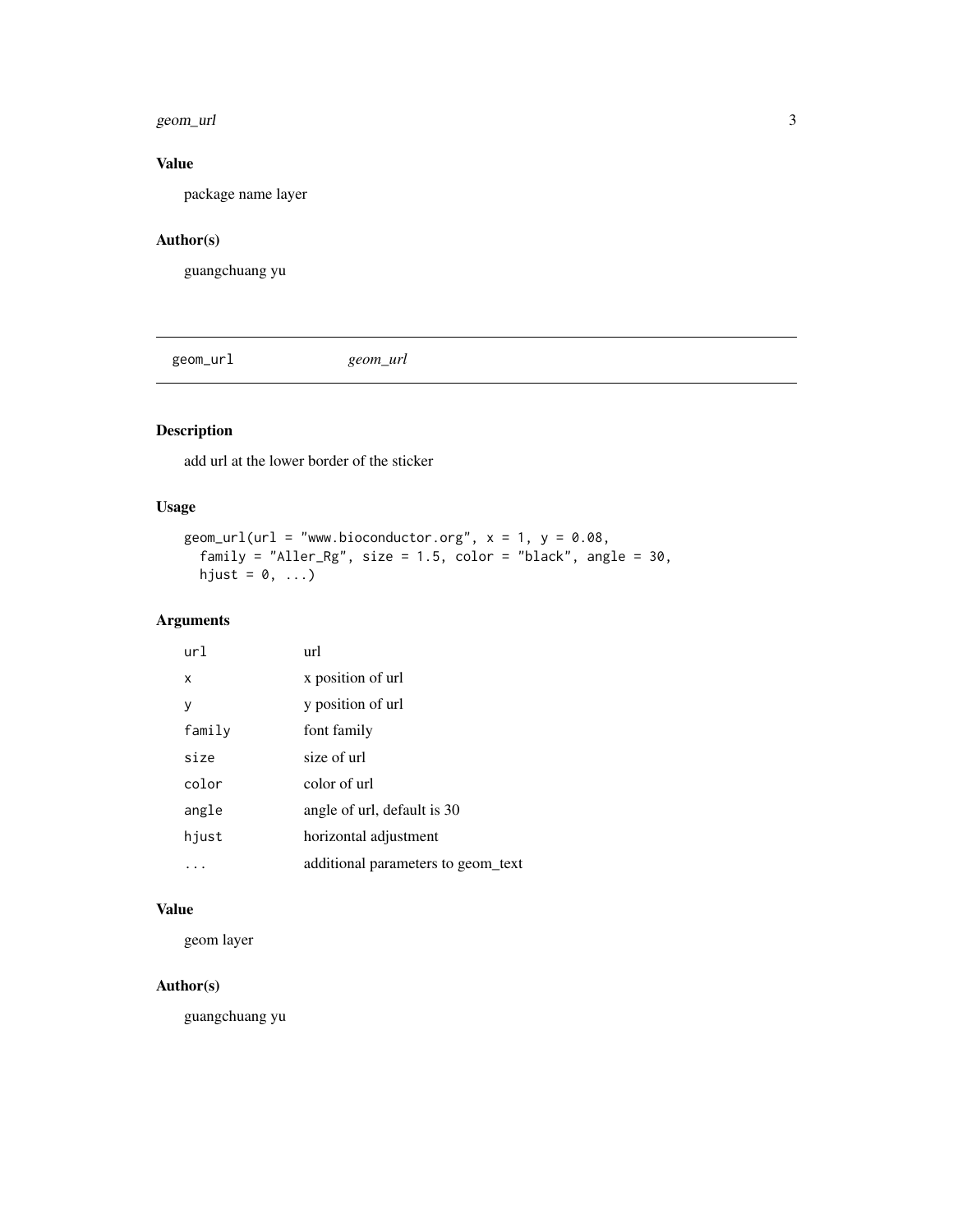<span id="page-3-0"></span>hexagon *hexagon*

# Description

empty hexagon

# Usage

```
hexagon(size = 1.2, fill = "#1881C2", color = "#87B13F")
```
# Arguments

| size  | size of border          |
|-------|-------------------------|
| fill  | color of hexagon        |
| color | border color of hexagon |

#### Value

hexagon

# Author(s)

guangchuang yu

save\_sticker *save\_sticker*

# Description

save sticker to file

# Usage

```
save_sticker(filename, sticker = last_plot(), ...)
```
# Arguments

| filename  | file name                        |
|-----------|----------------------------------|
| sticker   | sticker                          |
| $\ddotsc$ | additional parameters for ggsave |

# Author(s)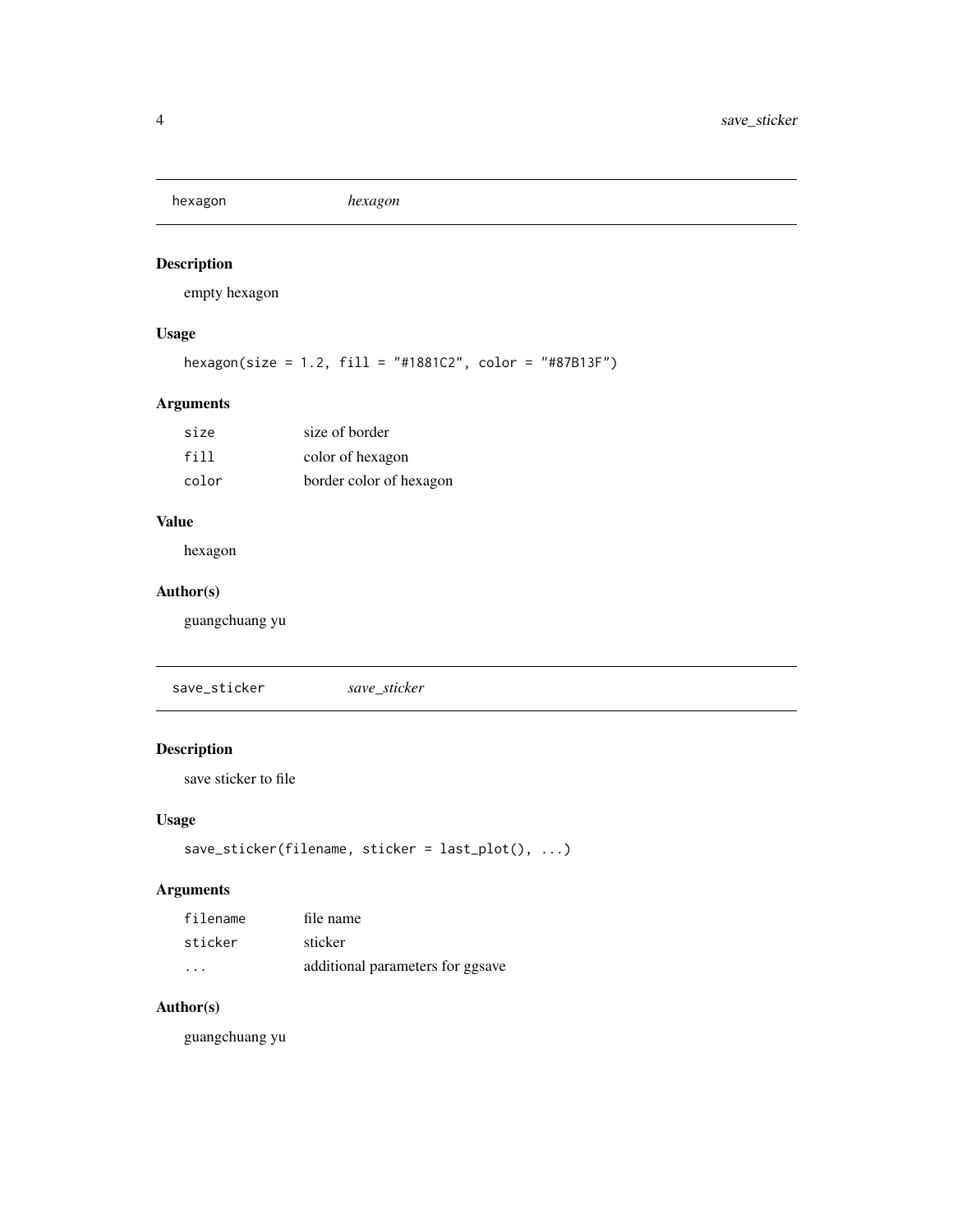<span id="page-4-0"></span>

#### Description

create sticker in R

# Usage

```
sticker(subplot, s_x = 0.8, s_y = 0.75, s_width = 0.4,
  s_height = 0.5, package, p_x = 1, p_y = 1.4, p_color = "#FFFFFF",
 p_family = "Aller_Rg", p_size = 8, h_size = 1.2,
 h_fill = "#1881C2", h_color = "#87B13F", spotlight = FALSE,
 l_x = 1, l_y = 0.5, l_width = 3, l_helght = 3, l_aplha = 0.4,
 url = "", u_x = 1, u_y = 0.08, u_color = "black",u_family = "Aller_Rg", u_size = 1.5, filename = paste0(package,
  ".png"), dpi = 300)
```
#### Arguments

| subplot   | subplot                      |
|-----------|------------------------------|
| $S_{X}$   | x position for subplot       |
| $S_y$     | y position for subplot       |
| s_width   | width for subplot            |
| s_height  | height for subplot           |
| package   | package name                 |
| $p_{X}$   | x position for package name  |
| $p_y$     | y position for package name  |
| p_color   | color for package name       |
| p_family  | font family for package name |
| p_size    | font size for package name   |
| h_size    | size for hexagon border      |
| h_fill    | color to fill hexagon        |
| h_color   | color for hexagon border     |
| spotlight | whether add spotlight        |
| $1_x$     | x position for spotlight     |
| $1_y$     | y position for spotlight     |
| l_width   | width for spotlight          |
| 1_height  | height for spotlight         |
| l_alpha   | maximum alpha for spotlight  |
| url       | url at lower border          |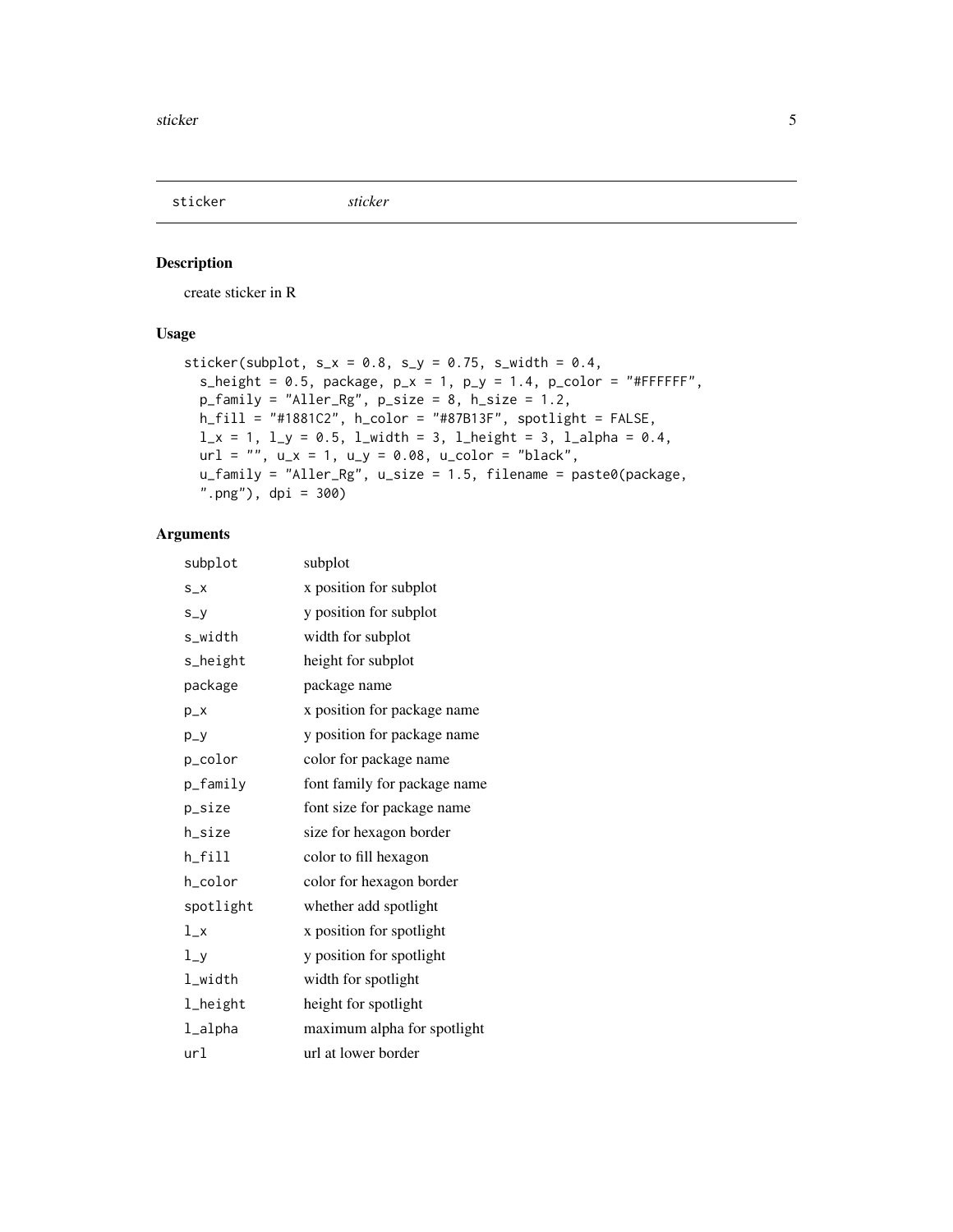<span id="page-5-0"></span>

| $U_X$          | x position for url       |
|----------------|--------------------------|
| $u_y$          | y position for url       |
| u_color        | color for url            |
| $u_{-}$ family | font family for url      |
| u size         | text size for url        |
| filename       | filename to save sticker |
|                | plot resolution          |

# Value

gg object

# Author(s)

guangchuang yu

# Examples

```
library(ggplot2)
p \leftarrow ggplot(aes(x = mp, y = wt), data = mtcars) + geom\_point()p <- p + theme_void() + theme_transparent()
sticker(p, package="hexSticker")
```
sticker\_dev *sticker\_dev*

# Description

open dev for sticker

# Usage

sticker\_dev()

# Value

new dev

#### Author(s)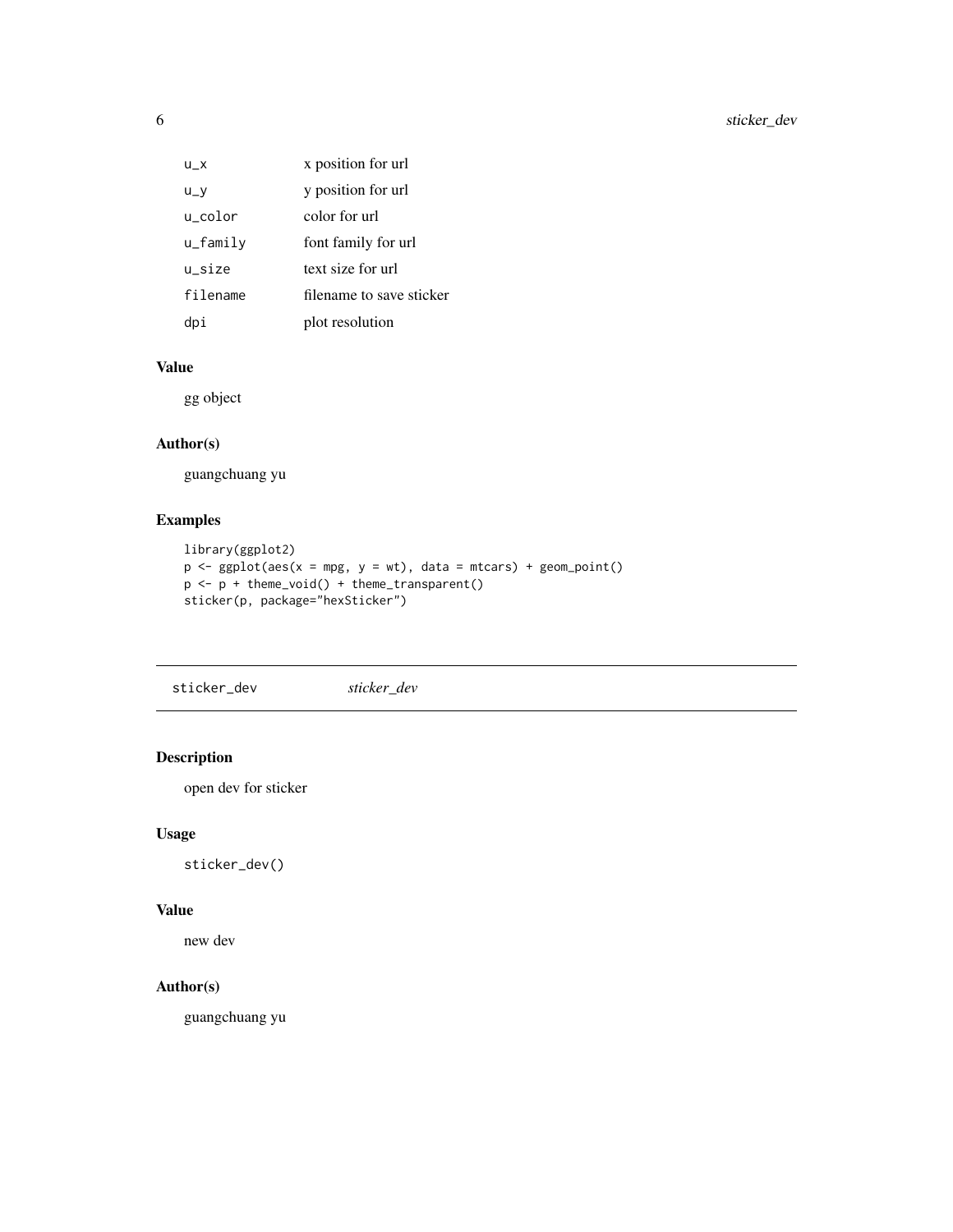<span id="page-6-0"></span>theme\_sticker *theme\_sticker*

# Description

sticker theme

# Usage

theme\_sticker(size =  $1.2, ...$ )

# Arguments

| size     | size of hexagon border                  |
|----------|-----------------------------------------|
| $\cdots$ | additional parameters passed to theme() |

# Value

theme for sticker

# Author(s)